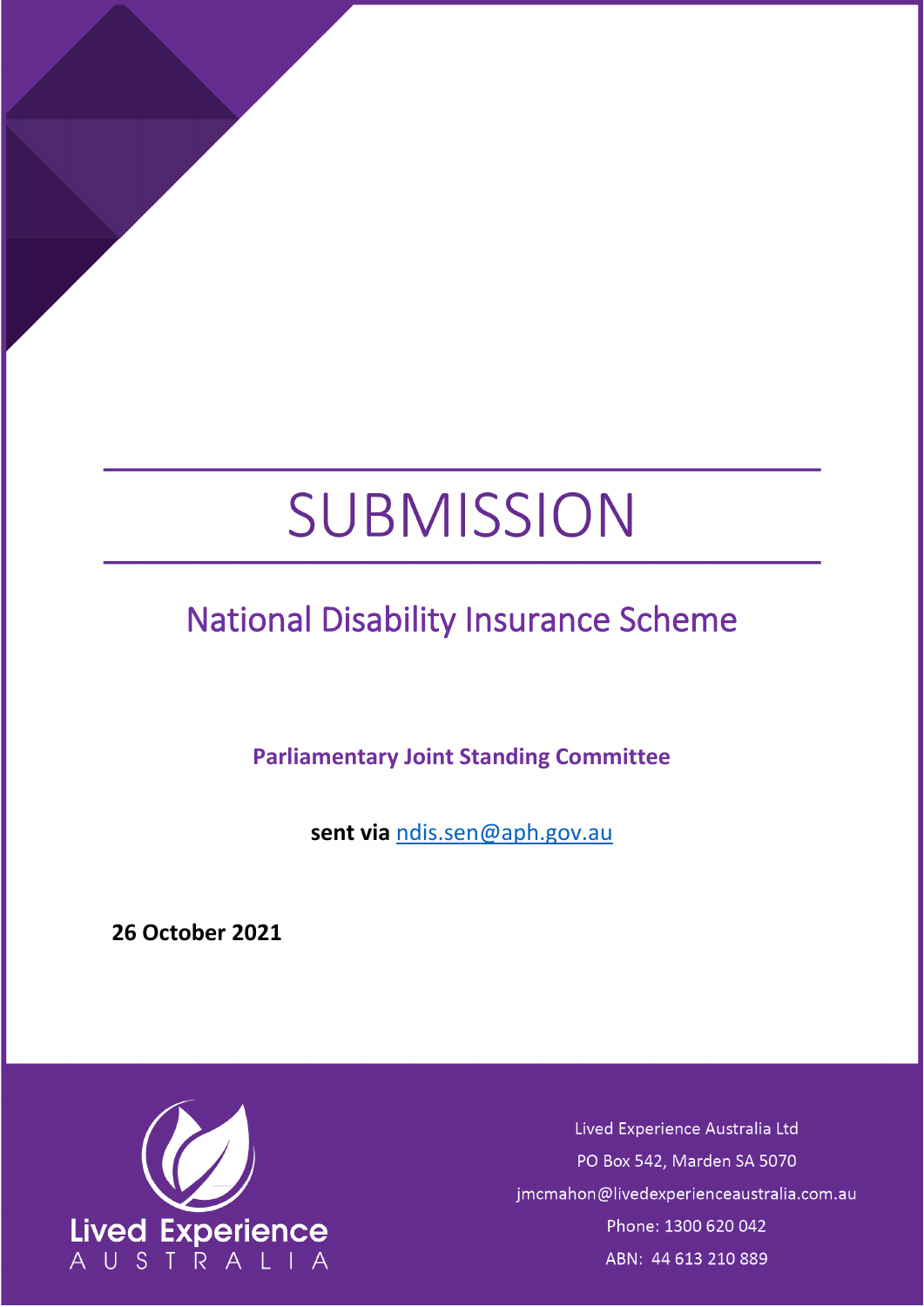# **Contents**

| А. | The impact of boundaries of NDIS and non-NDIS service provision on the demand for NDIS                                                                                                     |
|----|--------------------------------------------------------------------------------------------------------------------------------------------------------------------------------------------|
|    |                                                                                                                                                                                            |
|    | i. the availability of support outside the NDIS for people with disability (e.g. community-based                                                                                           |
|    | ii. the future of the Information, Linkages and Capacity Building grants program; 3                                                                                                        |
| В. | The interfaces of NDIS service provision with other non-NDIS services provided by the States,<br>Territories and the Commonwealth, particularly aged care, health, education and justice   |
| C. | The reasons for variations in plan funding between NDIS participants with similar needs,                                                                                                   |
|    | i. the drivers of inequity between NDIS participants living in different parts of Australia, 4                                                                                             |
|    | ii. whether inconsistent decision-making by the NDIA is leading to inequitable variations in plan                                                                                          |
|    | iii. measures that could address any inequitable variation in plan funding; 5                                                                                                              |
| D. |                                                                                                                                                                                            |
|    |                                                                                                                                                                                            |
|    | ii.the division of funding between the Commonwealth, States and Territories, and5                                                                                                          |
|    |                                                                                                                                                                                            |
| F. | The measures intended to ensure the financial sustainability of the NDIS (e.g. governance,                                                                                                 |
|    | i. the role of state and territory governments, and the Disability Reform Ministers Meetings, 6                                                                                            |
|    | lii the way data, modelling, and forecasting is presented in public documents about the NDIS,<br>(e.g. NDIS Quarterly Reports and Reports by the Scheme Actuary), and  6                   |
|    | measures to ensure transparency of data and information about the NDIS;  6                                                                                                                 |
| G. |                                                                                                                                                                                            |
|    | i. the new early childhood approach, including whether or how early intervention and other<br>supports intended to improve a participant's functional capacity could reduce their need for |
|    |                                                                                                                                                                                            |
| Н. |                                                                                                                                                                                            |
|    |                                                                                                                                                                                            |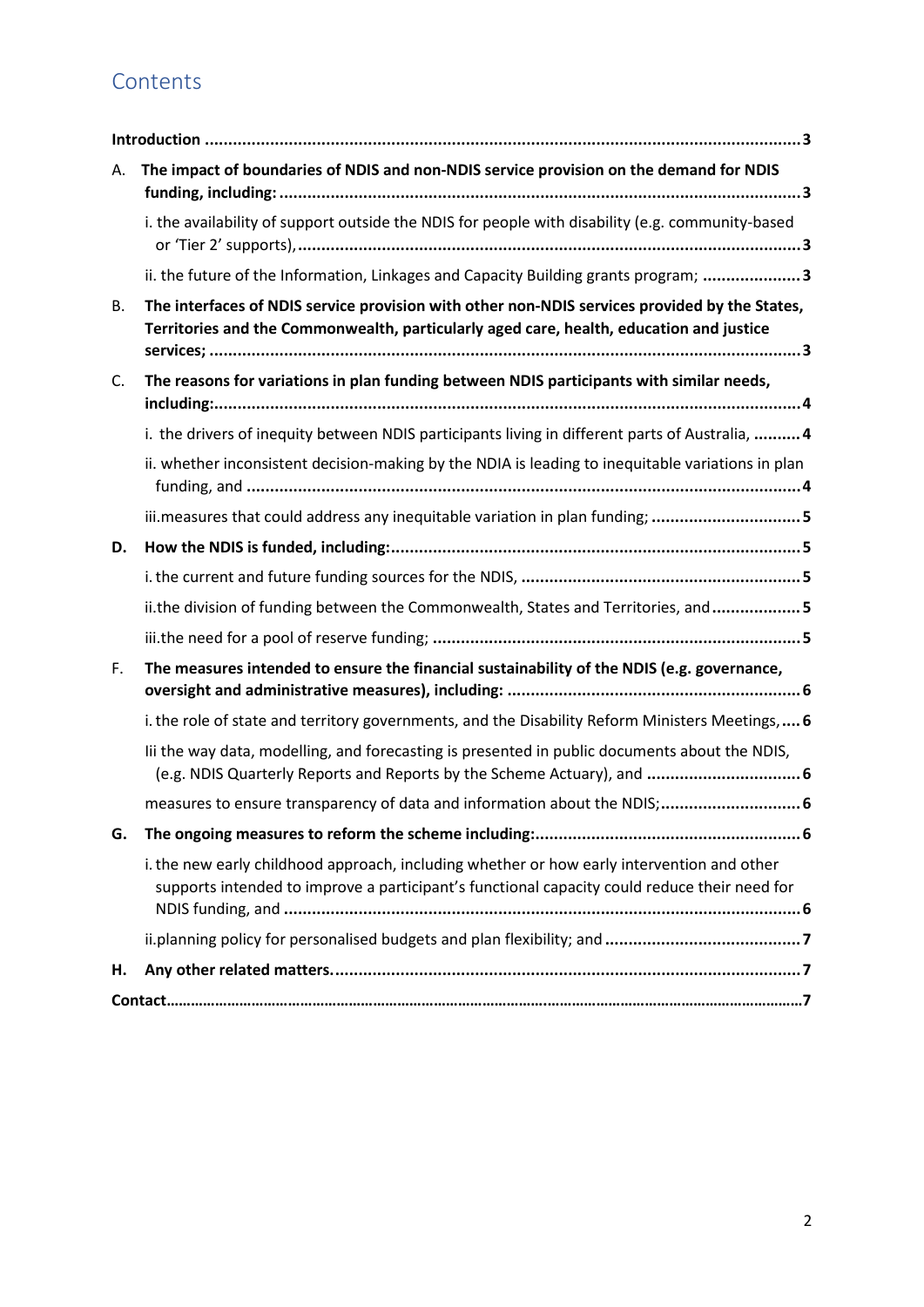### <span id="page-2-0"></span>Introduction

Lived Experience Australia ( hereafter LEA) is a national representative organisation for Australian mental health consumers and carers, formed in 2002 with a focus on the private sector. Our core business is to advocate for systemic change, empowerment of consumers in their own care, promoting engagement and inclusion of consumers and carers within system design, planning and evaluation and most importantly, advocating for consumer choice and family and carer inclusion.

LEA is pleased to provide this Submission to the Joint Standing Committee on the National Disability Insurance Scheme (NDIS) for your consideration.

LEA has made comment to the relevant parts of the Terms of Reference that are crucial to the mental health sector's people with lived experience as either consumers or families and carers.

# <span id="page-2-1"></span>A. The impact of boundaries of NDIS and non-NDIS service provision on the demand for NDIS funding, including:

#### <span id="page-2-2"></span>i. the availability of support outside the NDIS for people with disability (e.g. community-based or 'Tier 2' supports),

This is a very contentious issue. Since the introduction of the NDIS, many of the Commonwealth funded mental health services (Partners in Recovery [PiR] and the Personal Helpers and Mentors [PHaMs] program, for example) were closed with our understanding that the funding of those services were rolled into the NDIS. The states and territories were tasked with continuing to fund support services for these and other people who were not accepted into the NDIS, with many of these funded services also closed.

This has left a huge gap in services for those consumers with psychosocial disability with many falling through the gaps. The transition across to NDIS by many people with significant psychosocial disability has not been a smooth process for all who were previously receiving this support through these programs.

LEA and other organisations are currently progressing this issue as a consortium, given the large number still stuck between systems, and the great concern for these people.

#### <span id="page-2-3"></span>ii. the future of the Information, Linkages and Capacity Building grants program;

LEA has made 2 applications for funding under this grants program which we strongly believed were very worthwhile, but unfortunately, neither were accepted. LEA is of the view that this is a very important program to keep in place. We are aware of some of the grants that are successful, and wonder about their value which not always seems to be beneficial to consumers. Perhaps a more rigorous and transparent process of selecting the recipients of grants could be adopted, to ensure that funds are used more directly focus in measuring benefit and outcomes for NDIS recipients and those who are seeking NDIS support.

# <span id="page-2-4"></span>B. The interfaces of NDIS service provision with other non-NDIS services provided by the States, Territories and the Commonwealth, particularly aged care, health, education and justice services;

The interface depends a lot upon the NDIS support person; their knowledge, skills, energy and commitment . There are a lot of services offered in the community sector such as cooking, ten pin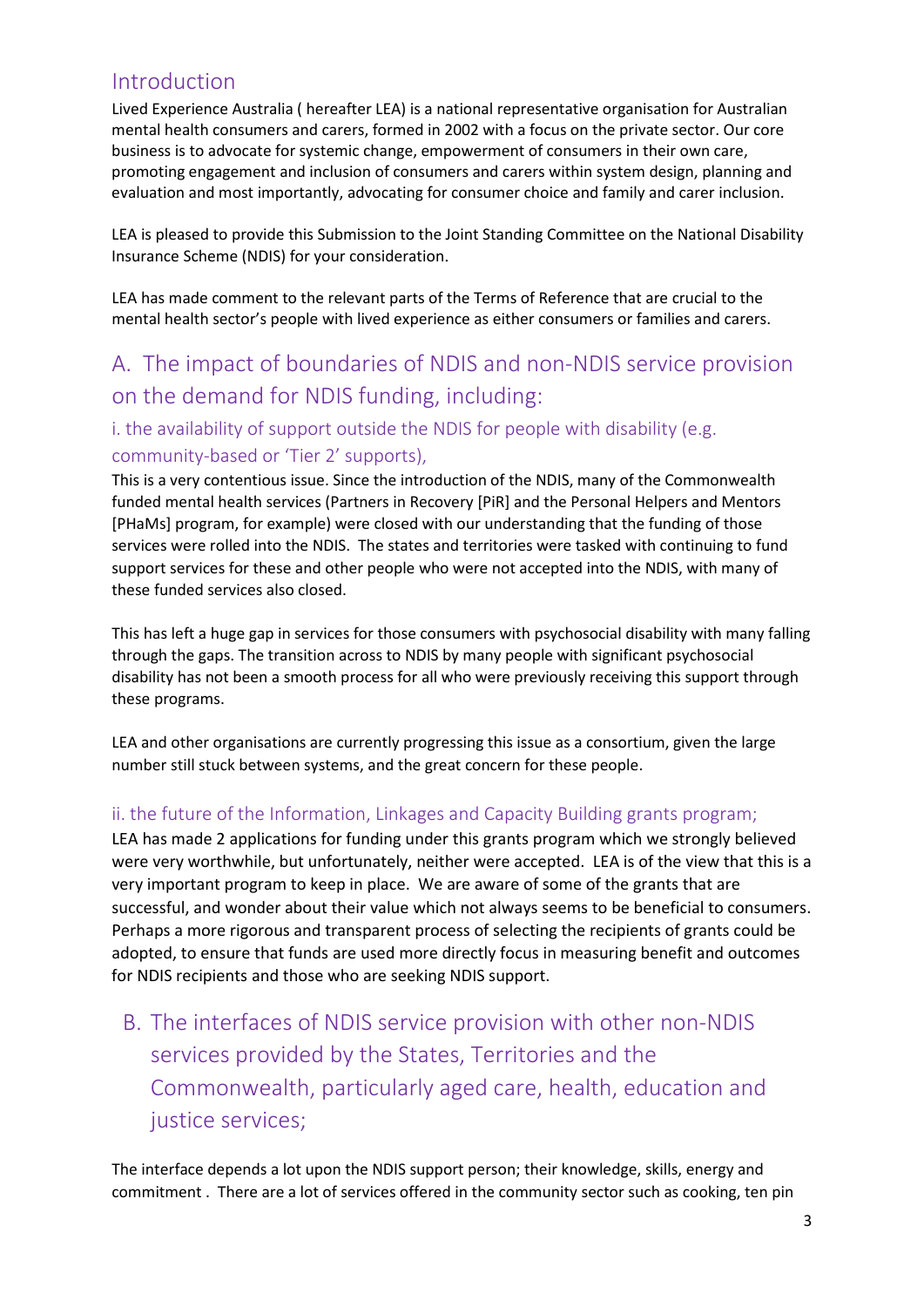bowling, music, walking etc but the inclusion of people on the NDIS is dependent upon the knowledge of their support worker to refer or take them to that service.

In terms of States/Territory/Commonwealth service provisions, the supported employment services looking at placements for people with a disability also varies from excellent to poor. An individual can experience both depending upon which service they engage. A current police clearance is required as well as working with 'vulnerable people', and some NDIS participants have, because of their mental illness, been charged with offences relating to violent outbursts etc. This precludes them from accessing the supported employment service's potential placements.

Educational opportunities are also available, but people with severe psychosocial disability find it extremely hard to concentrate, or study. This again often precludes them, based on their mental health capacity.

Aged care is a different issue as the NDIS stops when a person reaches 64 years of age.

Many people with psychosocial disability are subject to Community Treatment Orders, and/or are patients of public community mental health services. Many don't have the time or opportunity to talk about personal issues, goals, fears, hopes etc because much of the interaction is around the management of their medications. A predominance of a more coercive approach that focuses on risk rather than building collaborative relationships and supported decision-making with the person can also mean that people on CTOs lose trust and then don't engage well with these services.

A strong step forward would be for NDIS participants to have access to a psychologist as part of their plan where these issues can be discussed. Some accept a private psychologist via their funding, but not a lot of participants are aware of this provision. The Recovery Coach role could also be more attuned to this particular group who may be more disempowered due to the dual systems in which they find themselves.

# <span id="page-3-0"></span>C. The reasons for variations in plan funding between NDIS participants with similar needs, including:

#### <span id="page-3-1"></span>i. the drivers of inequity between NDIS participants living in different parts of Australia,

It is fair to say that metropolitan-based NDIS participants have access to more services than regional, rural or remote, but this is also so with health and mental health support generally.

Given the use and uptake of telehealth, LEA believes that more flexible funding should be made available to access these services within their plans.

#### <span id="page-3-2"></span>ii. whether inconsistent decision-making by the NDIA is leading to inequitable variations in plan funding, and

LEA has been contacted over time by NDIS participants and/or their families and carers and also those who applied but were not accepted onto the scheme.

The whole application process, criteria and application of that criteria by NDIA personnel is having a detrimental effect on people. The appeal process is equally difficult to navigate and unless someone has an advocate, lawyer etc, we have heard that the process in certainly inequitable.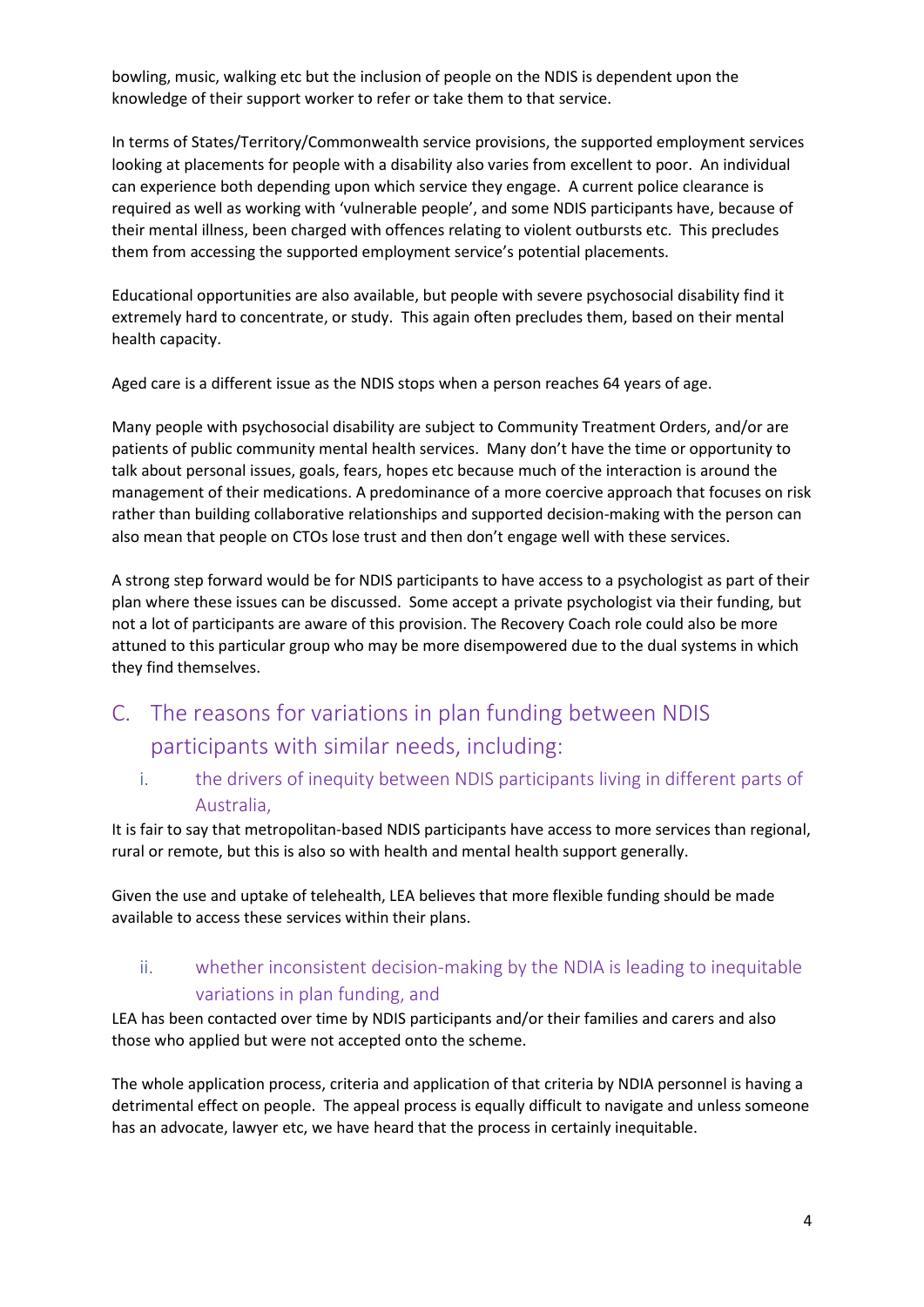Additionally, having the understanding of the process, outlining and articulating requirements and goals, can be very hard for a potential participant, especially one who because of their mental illness, has little insight into their issues and needs.

LEA is of the view that there is inconsistent decision-making and it is leading to sometimes large variation in plan funding, and potential inequity of access to psychosocial support.

#### <span id="page-4-0"></span>iii. measures that could address any inequitable variation in plan funding;

For many with psychosocial disability, the core funding line items consist mostly of:

Assistance with daily life (1) Consumables (3) Assistance with social and community participation (4) Increased social and community participation (9) Improved life choices (14) Improved daily living skills (150

An amount is attributed to all these individually to complete the funding for the participant. Currently, there is very little ability to manoeuvre between these line items, so it is not unheard of to have an underspend in some, and then having to stop support in others because the funding for this item has met its limit.

There certainly is a strong case to be less prescriptive with more availability to move between funded items.

In relating to the previous question, this also is a challenge for NDIA staff to negotiate the needs of the potential participant who may required a lot of assistance, for example in social and community participation when they are completely isolated.

<span id="page-4-1"></span>Having a flexible funding package is required and some of the items should be rolled together.

# D. How the NDIS is funded, including:

#### <span id="page-4-2"></span>i. the current and future funding sources for the NDIS,

LEA is of the understanding that the NDIS contemplates having 60,000 participants with psychosocial disability on the NDIS. This and other disabilities means that people can have the necessary assistance to live a fulfilling live, despite their issues.

LEA is also of the understanding that the NDIS funding has blown out extensively over time to an amount far exceeding expectations.

LEA believes that people should be treated in a respectful, dignified and compassionate manner and the NDIS can offer this. What costs can Australia put on this approach.

<span id="page-4-3"></span>ii. the division of funding between the Commonwealth, States and Territories, and

LEA has already commented on this issue previously in this Submission.

#### <span id="page-4-4"></span>iii. the need for a pool of reserve funding;

This is a difficult question for LEA to respond to as we are a mental health consumer and carer organisation and do not feel adequately skilled to provide commentary of this question other than to say the NDIS has been a clear game changer for people with a disability and especially their family and carers. We hear comments all the time from families and carers saying that they can now be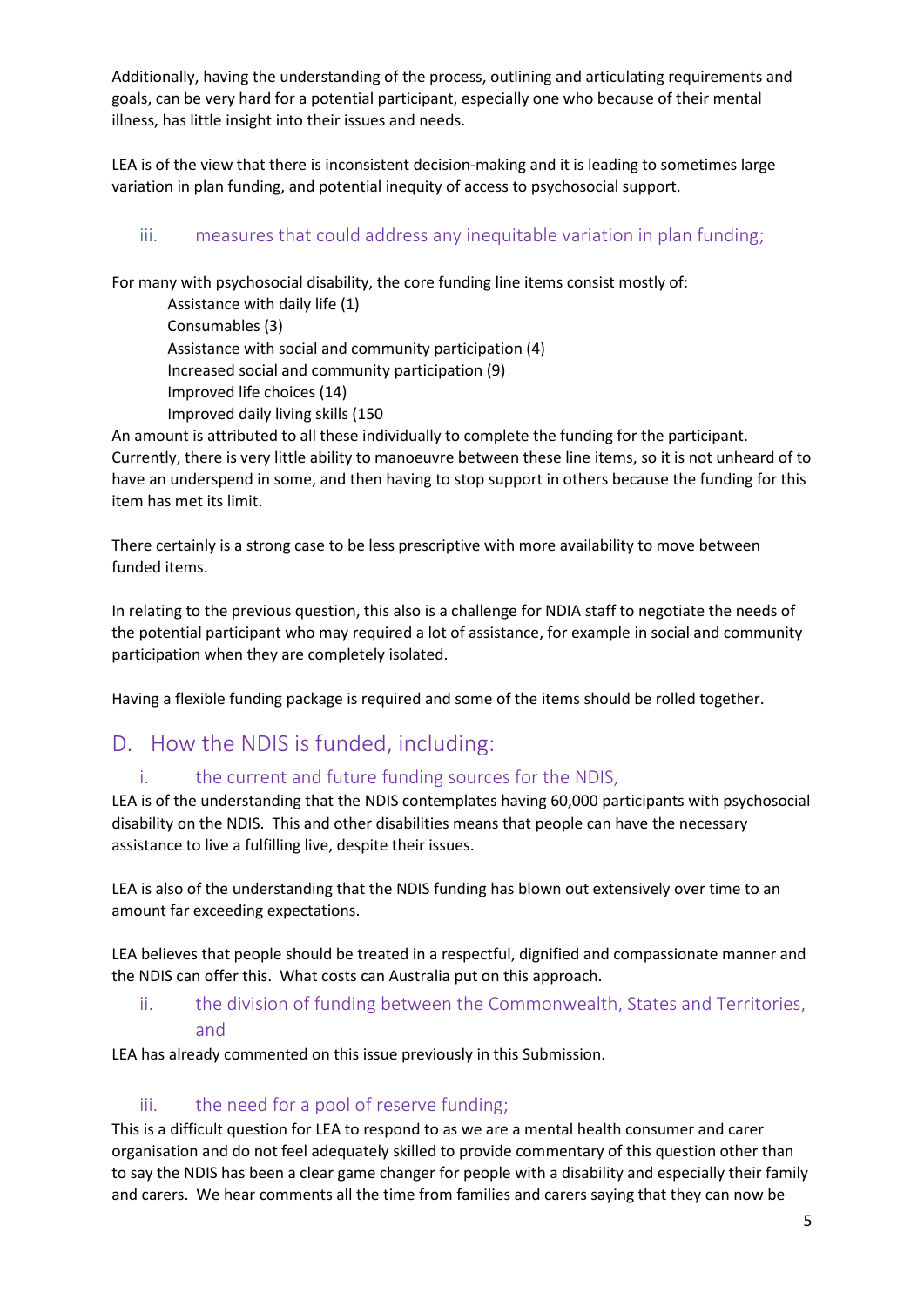parents or partners, rather than carers. LEA believes a sufficient funding pool is necessary to accommodate the needs of those with a disability.

- <span id="page-5-0"></span>F. The measures intended to ensure the financial sustainability of the NDIS (e.g. governance, oversight and administrative measures), including:
- <span id="page-5-1"></span>i. the role of state and territory governments, and the Disability Reform Ministers Meetings,

LEA believes that the NDIS is the responsibility of all governments working together to achieve the best possible outcomes for people with a disability. This includes measure that need to be taken to ensure the ongoing sustainability of the NDIS in a shared funding capacity.

<span id="page-5-2"></span>Iii the way data, modelling, and forecasting is presented in public documents about the NDIS, (e.g. NDIS Quarterly Reports and Reports by the Scheme Actuary), and

#### <span id="page-5-3"></span>measures to ensure transparency of data and information about the NDIS;

LEA believes that public reporting is critical in keeping Australians including participant and family and carer organisations such as ours up to date with costs, outcomes, accountability etc.

#### <span id="page-5-4"></span>G. The ongoing measures to reform the scheme including:

<span id="page-5-5"></span>i. the new early childhood approach, including whether or how early intervention and other supports intended to improve a participant's functional capacity could reduce their need for NDIS funding, and

NDIS participants, their families and carers are of the understanding that the funding of their plan is for life. This gives certainty as people strive for a more fulfilling life, despite their disability. However, psychosocial disability can also be episodic in that within the chronic and life altering disability, there are crises or episodes which require hospitalisation (often involuntary) community treatment orders under mental health legislation etc

Full recovery in the absence of symptoms etc is not possible for many people however LEA does support a more wholistic approach which could increase their functional capacity.

LEA has heard from many NDIS participants, reference to recovery is frightening as they are very fearful they will lose their NDIS funding. This is a real concern and can be seen as a barrier to obtaining their best possible life experiences, despite their mental illness.

LEA strongly supports early identification of an imminent crisis, and intervention strategies, but we see the Australian mental health system is unable to accommodate this approach (admit people early in their episode) because it is crisis driven, beds seem inadequate to accommodate early intervention strategies, and is broadly speaking, uncoordinated.

The Australian Government has announced a number of key interventions targeting children 0-12 years old and also heavily funds the Headspace initiative for young people. LEA strongly supports these measures and hopefully this will bring about identifying children and young people at risk, and support their mental health and wellbeing to a point where they may never require the NDIS.